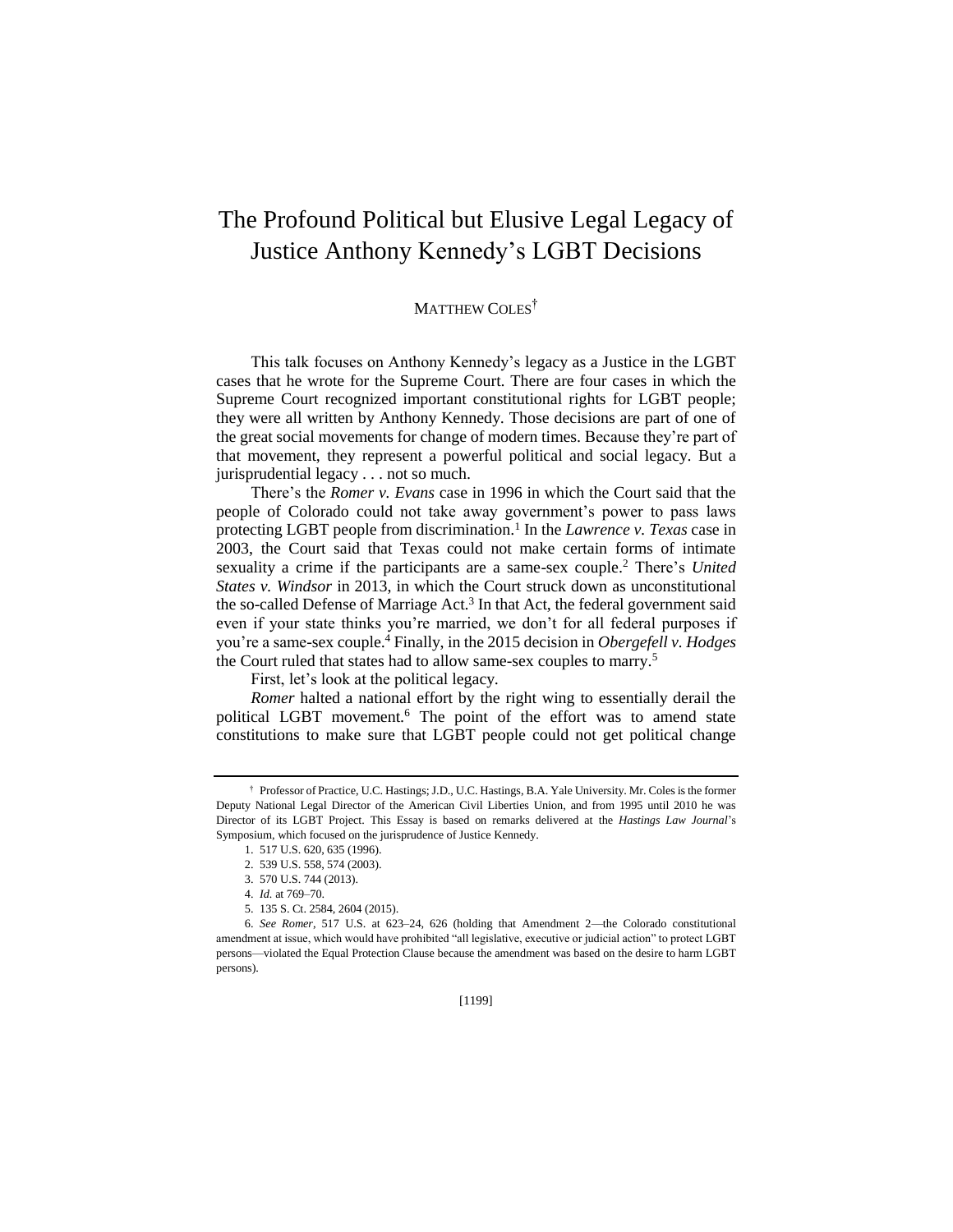through state legislatures, state executive branches, or state courts. *Romer* stopped the campaign to strip government of the power to respond to the LGBT political movement dead. That was of major importance to a movement that, given the Court's decision in *Bowers v. Hardwick*, <sup>7</sup> was largely a politicallyfocused movement.

In context though, by the time *Romer* came down there had been two more state initiatives and we'd beaten both of them, including one in Idaho.<sup>8</sup> And lower courts, by and large, blew the *Romer* case off. There are far too many opinions explaining why *Romer* is only about its specific facts.<sup>9</sup> As the Eleventh Circuit once famously said, "*Romer* is no employment case."<sup>10</sup>

Doesn't a case that says that a state can't change its constitution to fence a group out of the usual political process speak with a breadth greater than a garden variety employment case? Not to most federal courts that looked at it afterwards. 11

The next important case in Justice Kennedy's (and the Court's) LGBT cannon is *Lawrence v. Texas*. <sup>12</sup> *Lawrence* got the monkey of *Bowers v. Hardwick*<sup>13</sup> off our back.

<span id="page-1-0"></span>*Bowers v. Hardwick* quickly evolved from a case about the Due Process Clause of the federal Constitution to a case that answered almost every constitutional question that came up about gay people. Equal protection for LGBT people? "No, see *Bowers v. Hardwick*."<sup>14</sup> First Amendment, "No, see *Bowers v. Hardwick*."<sup>15</sup> We were just waiting for the contract case involving lesbians in which the courts would say "unenforceable, *Bowers v. Hardwick*."

Taking that monkey off our back was a critical important step, but the significance of *Lawrence* was certainly diminished by what I think was the most effective dissenting opinion written in the second half of the twentieth century— Antonin Scalia's masterpiece in *Lawrence*. <sup>16</sup> In that dissent, Justice Scalia did two remarkable things. First, he convinced lower courts that the correct way to

10. Shahar v. Bowers, 114 F.3d 1097, 1110 (11th Cir. 1997) (en banc).

11. For a notable exception occasioned by a near incomprehensible attempt to argue *Romer* away, see Stemler v. City of Florence, 126 F.3d 856, 874 (6th Cir. 1997).

12. 539 U.S. 558 (2003).

13. 478 U.S. 186 (1986), *overruled by* Lawrence v. Texas, 539 U.S. 558 (2003).

<sup>7.</sup> 478 U.S. 186 (1986), *overruled by* Lawrence v. Texas, 539 U.S. 558 (2003).

<sup>8.</sup> David Dunlap, *Gay Politicians Cite Gains amid Losses*, N.Y. TIMES, Nov. 14, 1994, at B9; *Idaho Initiative History: Initiative 1*, IDAHO SECRETARY ST.: ELECTION DIVISION (Nov. 8, 1994), [https://sos.idaho.gov/elect/inits/inithist.htm;](https://sos.idaho.gov/elect/inits/inithist.htm) *Initiative, Referendum and Recall*, OR. SECRETARY ST., https://sos.oregon.gov/blue-book/Documents/elections/initiative.pdf (last visited May 13, 2019).

<sup>9.</sup> *See, e.g.*, Lofton v. Sec'y of the Dep't of Children & Family Servs., 358 F.3d 804, 827 (11th Cir. 2004); Equal. Found. of Greater Cincinnati, Inc. v. City of Cincinnati, 128 F.3d 289, 295 (6th Cir. 1997); State v. Limon, 83 P.3d 229, 240 (Kan. Ct. App. 2004), *rev'd*, 122 P.3d 22 (Kan. 2005).

<sup>14.</sup> *See, e.g.*, High Tech Gays v. Defense Indus. Sec. Clearance Office, 895 F.2d 563, 571 (9th Cir. 1990), *implied overruling recognized by* SmithKline Beecham Corp. v. Abbott Labs., 740 F.3d 471 (9th Cir. 2014); Padula v. Webster, 822 F.2d 97, 103 (D.C. Cir. 1987).

<sup>15.</sup> *See* Steffan v. Perry, 41 F.3d 677, 692 (D.C. Cir 1994) (en banc).

<sup>16.</sup> *Lawrence*, 539 U.S. at 586–605 (Scalia, J., dissenting).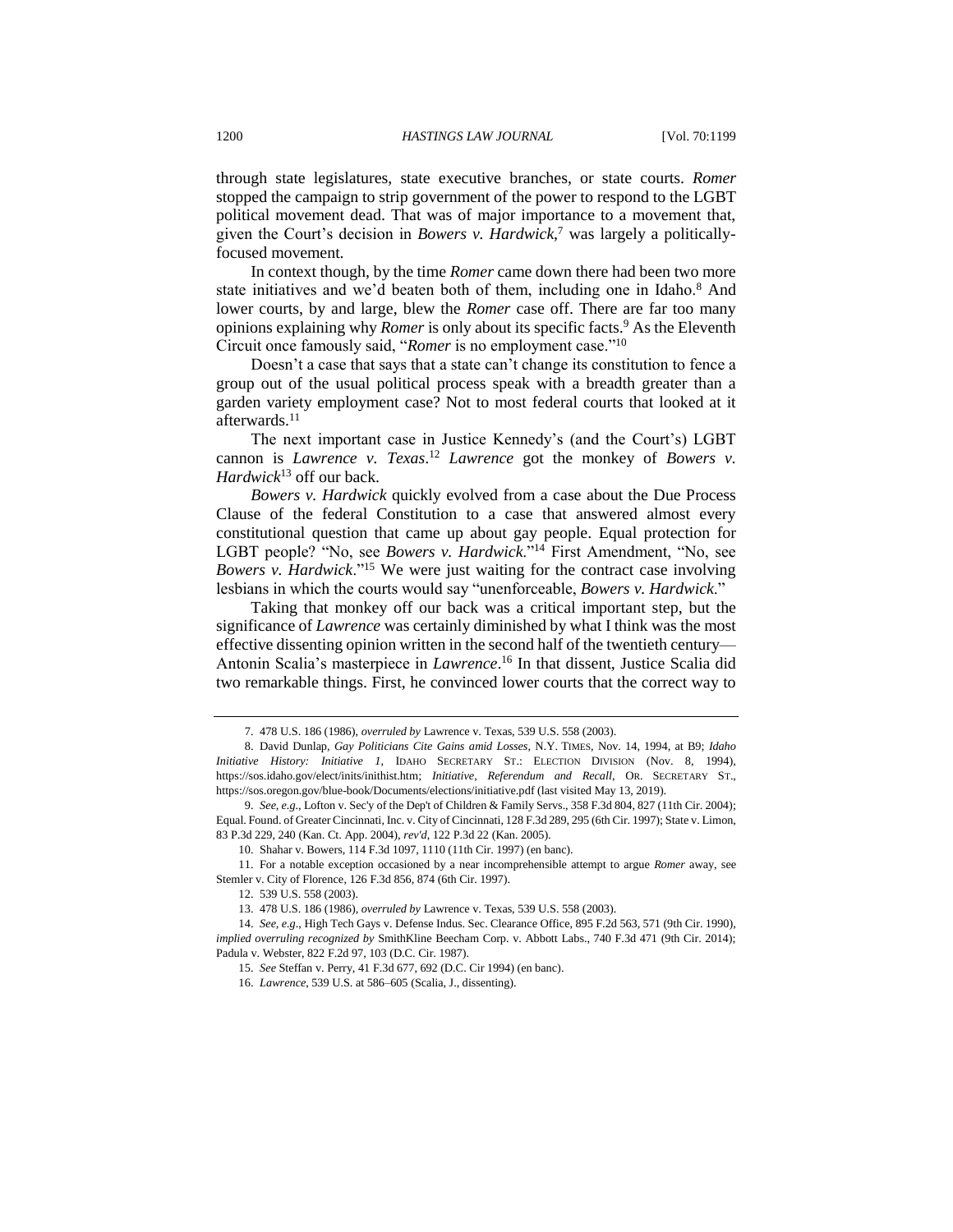understand *Lawrence* was found not in anything said in the majority opinion, but rather in his dissent, which despite the majority opinion's plain "balancing" of personal liberty against state endorsed morality, branded it "an unheard-of form of rational-basis review," one "so out of accord with our jurisprudence" as to be unjustifiable under either American constitutional law or the jurisprudence of "*any* society we know.<sup>17</sup>

For the first few years after *Lawrence,* most lower courts treated it as sui generis and inapplicable to anything but its own facts because they saw it as a completely unjustifiable rational basis case and for this, they cite Justice Scalia's dissent.<sup>18</sup> Amazing.

Even more important from a political standpoint, Justice Scalia's dissent effectively turns what could have been a moment to celebrate that LGBT people are not necessarily criminals anymore, into a dire warning that marriage for same-sex couples is the inevitable next step.

"Do not believe it," Justice Scalia warns, when the majority opinion says *Lawrence* does not address whether government has to allow same-sex couples to marry.<sup>19</sup> That call to arms to those opposed to any form of equality for LGBT people helped fuel a political campaign aimed at preemptively stopping marriage. That campaign wound up burying us with twenty-six state constitutional amendments in the next three election cycles, amendments that took away all governmental power to recognize same-sex couples.<sup>20</sup> To be that effective politically and that effective judicially, the dissent it seems to me walks away with both the political and judicial honors in *Lawrence v. Texas*.

<span id="page-2-0"></span>*United States v. Windsor* is a hugely important case because it set off a rash of district court, and circuit court decisions saying that states had to let same-sex couples marry. <sup>21</sup> Those decisions came fast and furious after *Windsor*, and their momentum, I think, led to *Obergefell*, the decision requiring the states to allow same-sex couples to marry, much sooner than it might have come without them.<sup>22</sup> There is some reason to think that is not what the Court wanted to do. In *Hollingsworth v. Perry,* a companion to *Windsor* in which the issue was whether the Constitution required states to allow same-sex couples to marry, Justice Kennedy famously expressed reservations about deciding the issue, given that it was a new phenomenon.<sup>23</sup> Perhaps tellingly, the last sentence of *Windsor*,

<sup>17.</sup> *Id.* at 586, 599 (Scalia, J., dissenting).

<sup>18.</sup> *See, e.g.*, Cook v. Gates, 528 F.3d 42, 51 n.5 (1st Cir. 2008), Sylvester v. Fogley, 465 F.3d 851, 857 (8th Cir. 2006); Muth v. Frank, 412 F.3d 808, 817–18 (7th Cir. 2005); Lofton v. Sec'y of the Dep't of Children & Family Servs., 358 F.3d 804, 815–16 (11th Cir. 2004).

<sup>19</sup>*. Lawrence*, 539 U.S. at 604 (Scalia, J., dissenting).

<sup>20.</sup> *See* Haeyoun Park, *Gay Marriage State by State: From a Few States to the Whole Nation*, N.Y. TIMES, https://www.nytimes.com/interactive/2015/03/04/us/gay-marriage-state-by-state.html (last visited May 13, 2019).

<sup>21.</sup> *See* 570 U.S. 744, 752 (2013).

<sup>22</sup>*.* Obergefell v. Hodges, 135 S. Ct. 2584 (2015).

<sup>23</sup>*.* Transcript of Oral Argument at 48–49, Hollingsworth v. Perry, 570 U.S. 693 (2013) (No. 12-144).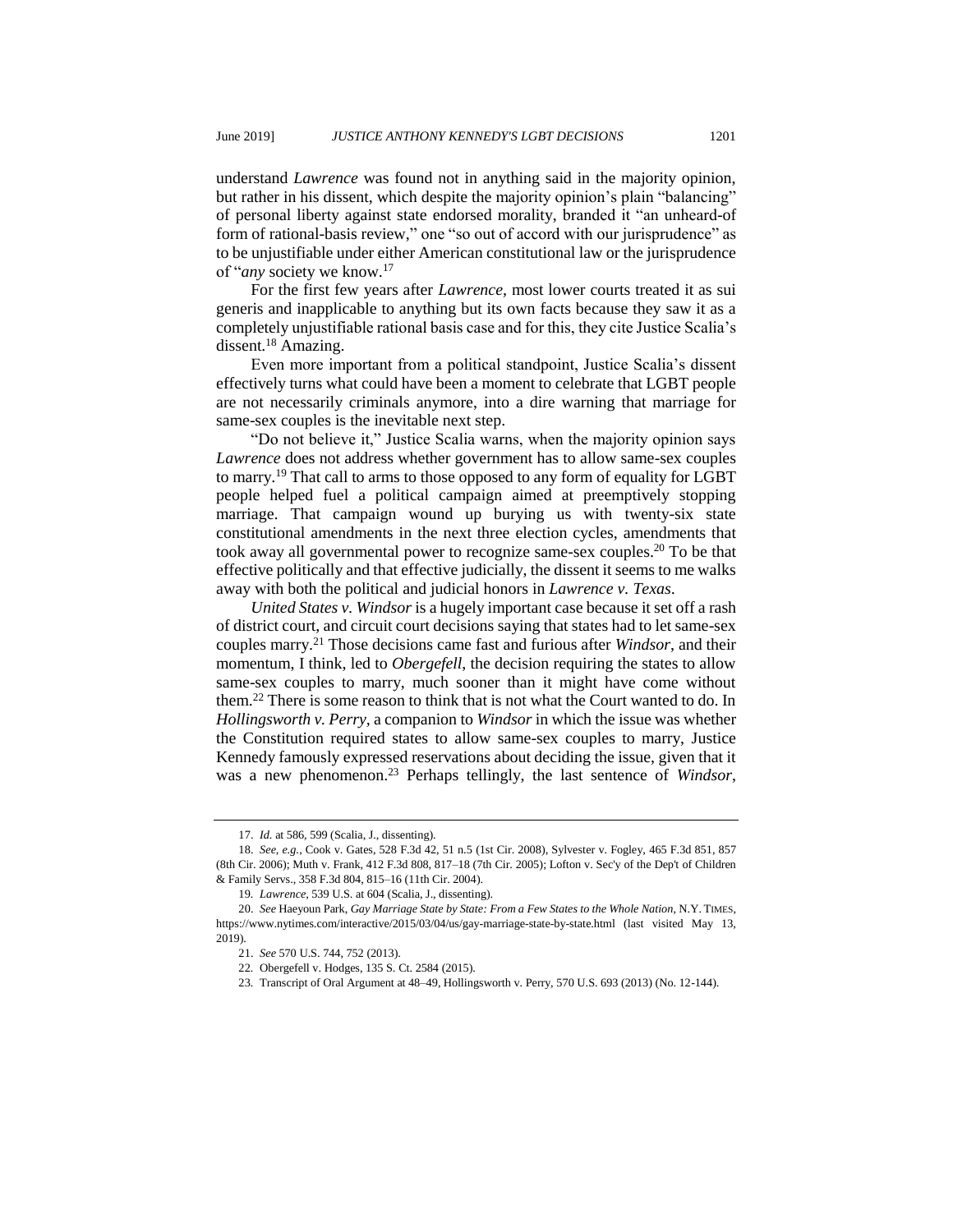reminiscent of *Bush v. Gore*, <sup>24</sup> says that "[t]his opinion and its holdings are confined to those lawful marriages" (referring to marriages of same-sex couples recognized by state law).<sup>25</sup>

Then there is *Obergefell* itself.<sup>26</sup> Look, the truth is that those of us who were involved in advocacy for marriage at the time, we had about run the table on states where the legislatures or state courts still had the power to provide marriage for same-sex couples.<sup>27</sup> We were thus looking at a seven to fifteen year fight to take down those state constitutional amendments that took away state power to allow same-sex couples to marry, at first by getting them repealed at the ballot box, and then perhaps with *Romer*-like court decisions invalidating them, waiting at some point for the Supreme Court to step in and bring whatever states remained into line. By stepping in when it did, the Court greatly truncated what would have been a bloody, ugly, expensive, long battle. Had *Obergefell*  resulted in a huge blow-back, one could argue about whether that battle should have been avoided or not. I think looking at the way things have played out that U.S. society has largely accepted marriage by same-sex couples—the decision did us a great favor.

Particularly in *Obergefell*, Kennedy's LGBT opinions for the Court constitute an important political legacy. But to be honest, there isn't much of a jurisprudential legacy here. The biggest disappointment has to be the Court's failure to tell us how courts should look at laws that single LGBT people out for different treatment. In four cases about laws that explicitly singled LGBT people out for different treatment, the Court never told us. Are laws that discriminate presumptively constitutional subject to rational basis review? Or are they to some degree suspect? We just don't know.

Now, some people would say, "It's a trivial problem, isn't it? After *Obergefell*, this is really over." I don't think so.

Every major civil rights movement in this Country has been met with the insistence by some of those who disapprove of the newly protected minority that they ought to have a conscience-based First Amendment right to discriminate and be exempted from nondiscrimination laws. <sup>28</sup> A similar assault on laws that protect LGBT people from discrimination has already begun, and the favorite way of lawyers and judges to allow a conscience opt-out from sexuality nondiscrimination laws, and not to gut all of our country's civil rights laws, is to say that laws that prohibit race discrimination and gender discrimination apply to classifications which the Supreme Court has said are inherently suspicious and worthy of close review. Thus, the argument goes, preventing discrimination

<sup>24</sup>*.* 531 U.S. 98, 109 (2000).

<sup>25</sup>*. Windsor*, 570 U.S. at 775.

<sup>26.</sup> 135 S. Ct. 2584.

<sup>27.</sup> *See* Park, *supra* note [20.](#page-2-0)

<sup>28.</sup> *See, e.g.*, Dole v. Shenandoah Baptist Church, 899 F.2d 1389, 1397–98 (4th Cir. 1990) (claimed religious right to pay women less); Newman v. Piggie Park Enters., 256 F. Supp. 941, 945 (D.S.C. 1966), *rev'd on other grounds*, 390 U.S. 400 (1968) (refusal to serve African-Americans at restaurant on religious grounds).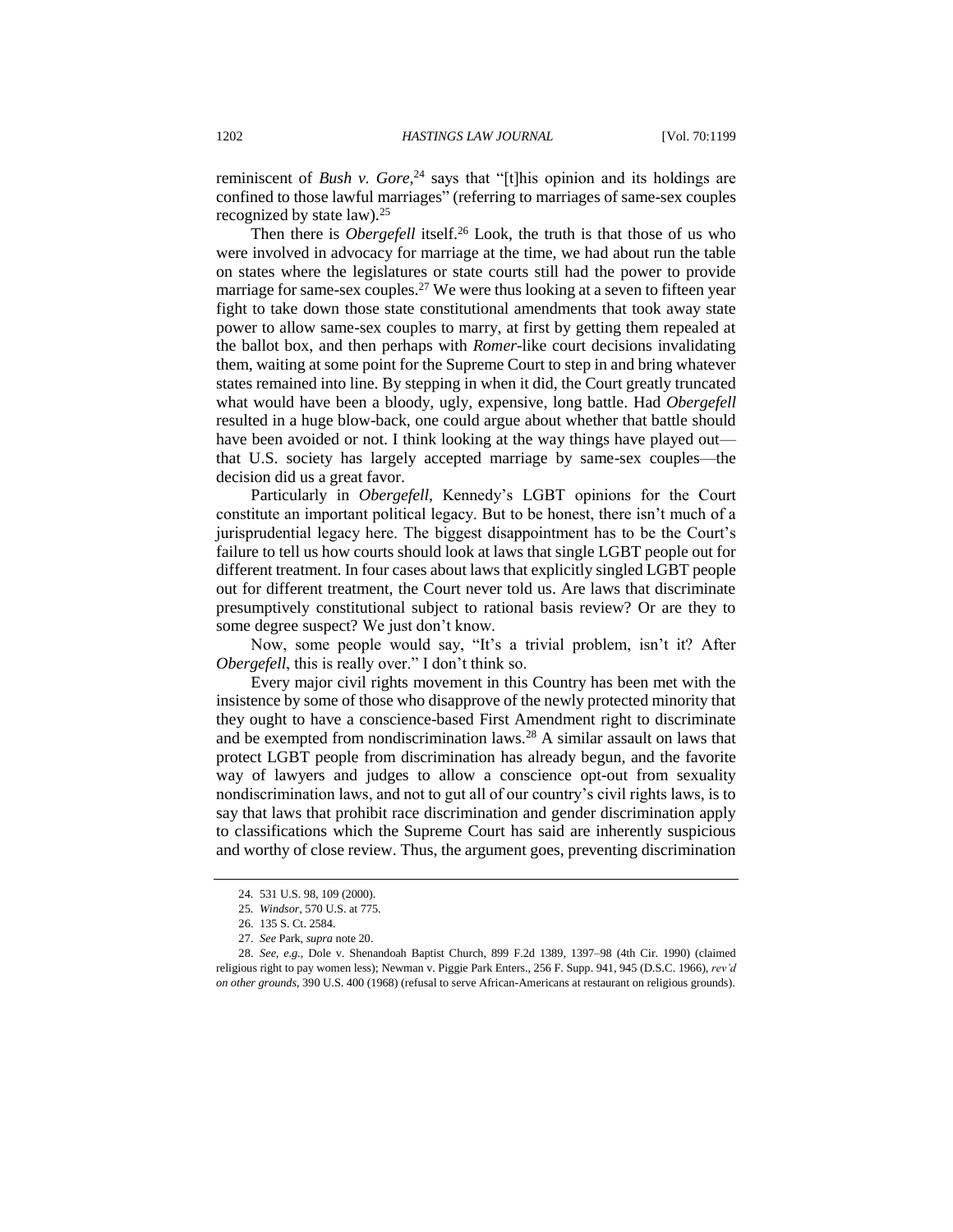on those bases is compelling. Not so, the argument concludes, laws against discrimination based on sexual orientation, since the Court has never held that those classifications are suspect.<sup>29</sup> I predict this argument will be a significant factor, in what will be a pitched battle about whether you get conscience-based exemptions from nondiscrimination laws that protect LGBT people. It matters.

There's a similar though less obvious failure in *Lawrence.* It never tells us whether the right to form a relationship with someone of the same sex is so basic that states cannot use it as a basis for different treatment without an important purpose and a demonstration that the different treatment is needed. Though the Court did use the kind of balancing that is the hallmark of less deferential review,<sup>30</sup> and while the Court may have had good reasons for avoiding the nomenclature of fundamental rights, and though the case law in the area may be wobbly, a clearer statement would have made *Lawrence* harder for lower courts to brush off.<sup>31</sup>

If you look beyond what you might call a parochial LGBT view, those decisions are equally jurisprudentially disappointing.

Since the '70s, there's been a small, but very important disagreement about the consequences of being able to prove that the government passed a law treating people differently not because of some fair notion of difference in terms of its purpose, but in order simply to treat the group of people in question differently. If you can actually prove that different treatment itself was the purpose, does that invalidate the law, subject it to more searching review, or can a law be saved by making up a rationale which we know to be false? $32$ 

The *Romer* case is written in a way that circles around that question and completely avoids it. The *Windsor* case maybe suggests that you take a closer look when you've got actual proof of an improper purpose.<sup>33</sup> As hopeful as Windsor was, the opinion in *Trump v. Hawaii*,<sup>34</sup> an opinion which Justice Kennedy says in a short concurrence that he fully supports, suggests again that

<sup>29.</sup> *See, e.g.*, Brief for the United States as Amicus Curiae Supporting Petitioners at 32–33, Masterpiece Cakeshop, Ltd. v. Colo. Civil Rights Comm'n, 138 S. Ct. 1719 (2018) (No. 16-111). I've explained elsewhere why this argument makes little sense. *See* Brief for American Civil Liberties Union et al. as Amici Curiae Supporting Respondent at 18 [n.14,](#page-1-0) Boy Scouts of Am. v. Dale, 530 U.S. 640 (2000) (No. 99-699). Nonetheless, it has persistent appeal to some. *See, e.g.*, Smith v. Fair Emp't & Hous. Comm'n, 30 Cal. Rptr. 2d 395, 404 (Ct. App. 1994), *rev'd on other grounds*, 913 P.2d 909 (Cal. 1996).

<sup>30.</sup> *See* Lawrence v. Texas, 539 U.S. 558, 578 (2003).

<sup>31.</sup> *See, e.g.*, Cook v. Gates, 528 F.3d 42, 51 n.5 (1st Cir. 2008), Sylvester v. Fogley, 465 F.3d 851, 857 (8th Cir. 2006); Muth v. Frank, 412 F.3d 808, 817–18 (7th Cir. 2005); Lofton v. Sec'y of the Dep't of Children & Family Servs., 358 F.3d 804, 815–16 (11th Cir. 2004).

<sup>32.</sup> For a case suggesting an improper purpose invalidates, see Palmore v. Sidoti, 466 U.S. 429, 433–34 (1984)*.* For cases suggesting a more searching review, see City of Cleburne v. Cleburne Living Ctr., 473 U.S. 432, 450 (1985), and U.S. Dep't of Agric. v. Moreno, 413 U.S. 528, 537–38 (1973). For a case insisting that a made up rationale will save an otherwise invalid law, see Bd. of Tr. of the Univ. of Ala. v. Garrett, 531 U.S. 356, 370–74 (2001).

<sup>33</sup>*.* United States v. Windsor, 570 U.S. 744, 768, 770 (2013).

<sup>34</sup>*.* 138 S. Ct. 2392, 2423 (2018).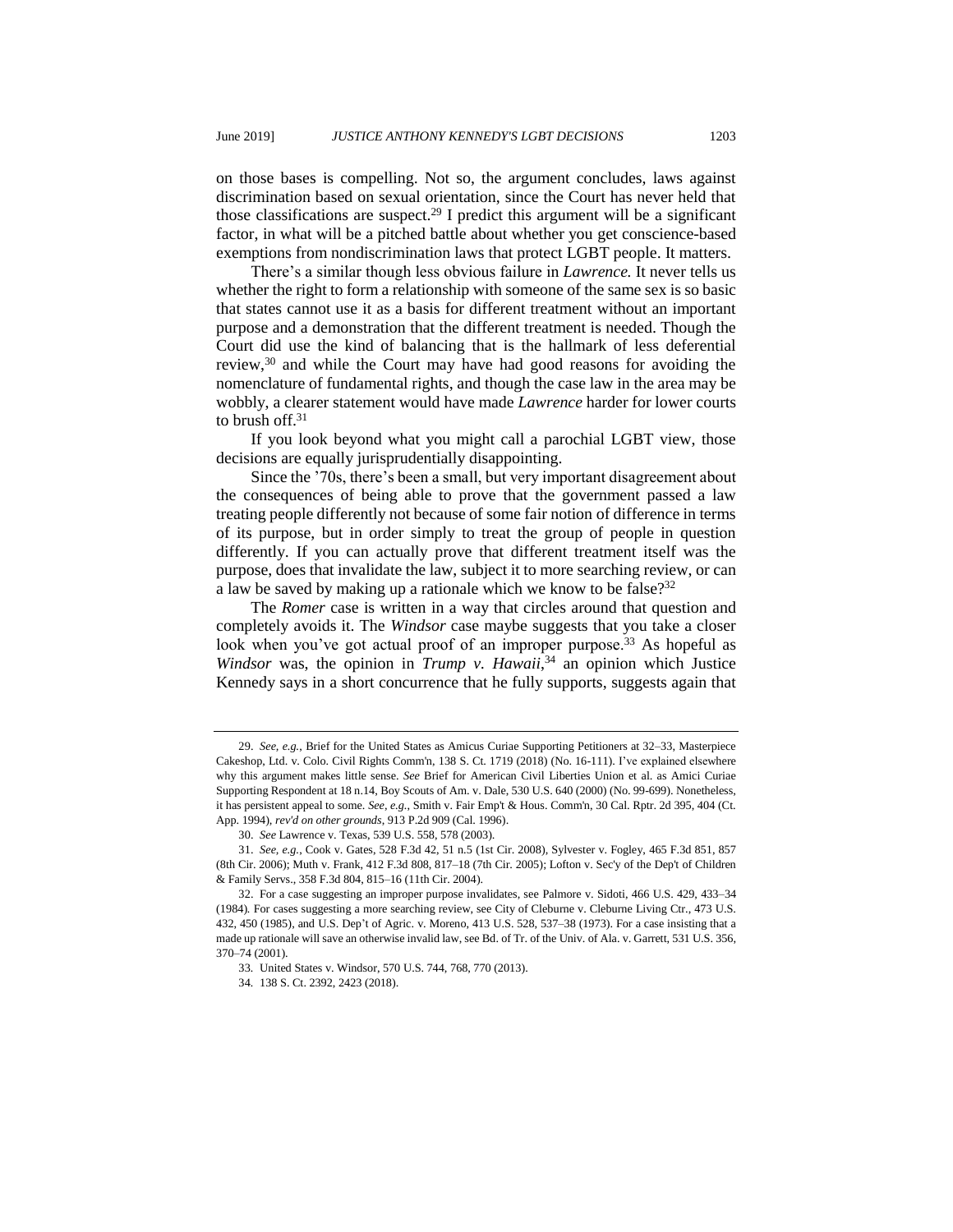a made up rationale will save a discriminatory policy at least in the context of the religion clauses, at least in the context of immigration.<sup>35</sup>

The missed opportunities to answer important questions about implicit rights in *Lawrence* and *Obergefell* seem to me even more disappointing than the missed opportunity to answer equality questions in *Romer* and *Windsor*. In *Lawrence*, the plaintiffs and their friends made an important argument about how to understand the contours of implicitly protected rights. That argument said in effect, "If you're going to use history to decide what it is that we've always more or less understood to be beyond the power of the government, you shouldn't just use the history of what's been protected from government interference by law. You should look at larger social and political history of what has been understood to be more or less off the table."<sup>36</sup>

<span id="page-5-0"></span>So for example, the argument went, we've always behaved as a society that parents have a right to apply mild corporal discipline to their children even though that violates laws against assault. That tells us that parental discipline has always been understood to be off the table, even though the law technically said otherwise. <sup>37</sup> Justice Kennedy flirts with the idea, but then drops it and doesn't use it as a basis of the decision at all.<sup>38</sup>

There was an equally important point about implicit rights that the *Lawrence* Court could have addressed: while we may use history to discover the contours of an implicitly-protected right, we don't use the history of who got to exercise it to decide who has the right today. Prior to *Bowers v. Hardwick,* many of the important cases in which the Court found an implicit right could not have been decided as they were had the right been limited to those who had a historic right to it.<sup>39</sup>

If you want to see a good explanation of the point, read Chief Judge Judith Kay's dissenting opinion in *Hernandez v. Robles*. <sup>40</sup> The *Lawrence* opinion never touches the issue.

37. Brief for Professors of History as Amici Curiae Supporting Petitioners, *supra* not[e 36,](#page-5-0) at 10–20; Brief for Cato Institute as Amicus Curiae Supporting Petitioners, *supra* note [36,](#page-5-0) at 9–16; Brief for American Civil Liberties Union & ACLU of Texas as Amici Curiae Supporting Petitioners, *supra* not[e 36,](#page-5-0) at 11–26.

38*. Lawrence*, 539 U.S. at 568–71. Justice Scalia, recognizing the potential of the idea to expand the coverage of implicit rights, made sure to take it on in his dissent. *See id.* at 595–98 (Scalia, J., dissenting).

39*. See, e.g.*, Loving v. Virginia, 388 U.S. 1 (1967); Stanley v. Illinois, 405 U.S. 645 (1972); Boddie v. Connecticut, 401 U.S. 371 (1971).

40*.* 855 N.E.2d 1, 23–27 (N.Y. 2006) (Kaye, J., dissenting), *abrogated by* Obergefell v. Hodges, 135 S. Ct. 2584 (2015); *see also* Matthew Coles, Lawrence v. Texas *and the Refinement of Substantive Due Process*, 16 STAN. L. & POL'Y REV. 23, 42–48 (2005).

<sup>35</sup>*. Id*. at 2420. I don't think though that *Trump* actually settles the question. Apart from the fact that immigration may constitute a "special case," the Court goes on to say, as it often does after declaiming any need to evidence, to cite "persuasive evidence" that the policy in fact had a legitimate basis. *Id.* at 2421–23.

<sup>36.</sup> *See, e.g.*, Brief for Professors of History as Amici Curiae Supporting Petitioners at 10–20, Lawrence v. Texas, 539 U.S. 558 (2003) (No. 02-102); Brief for Cato Institute as Amicus Curiae Supporting Petitioners at 9–16, *Lawrence*, 539 U.S. 558 (No. 02-102); Brief for American Civil Liberties Union & ACLU of Texas as Amici Curiae Supporting Petitioners at 11–26, *Lawrence*, 539 U.S. 558 (No. 02-102).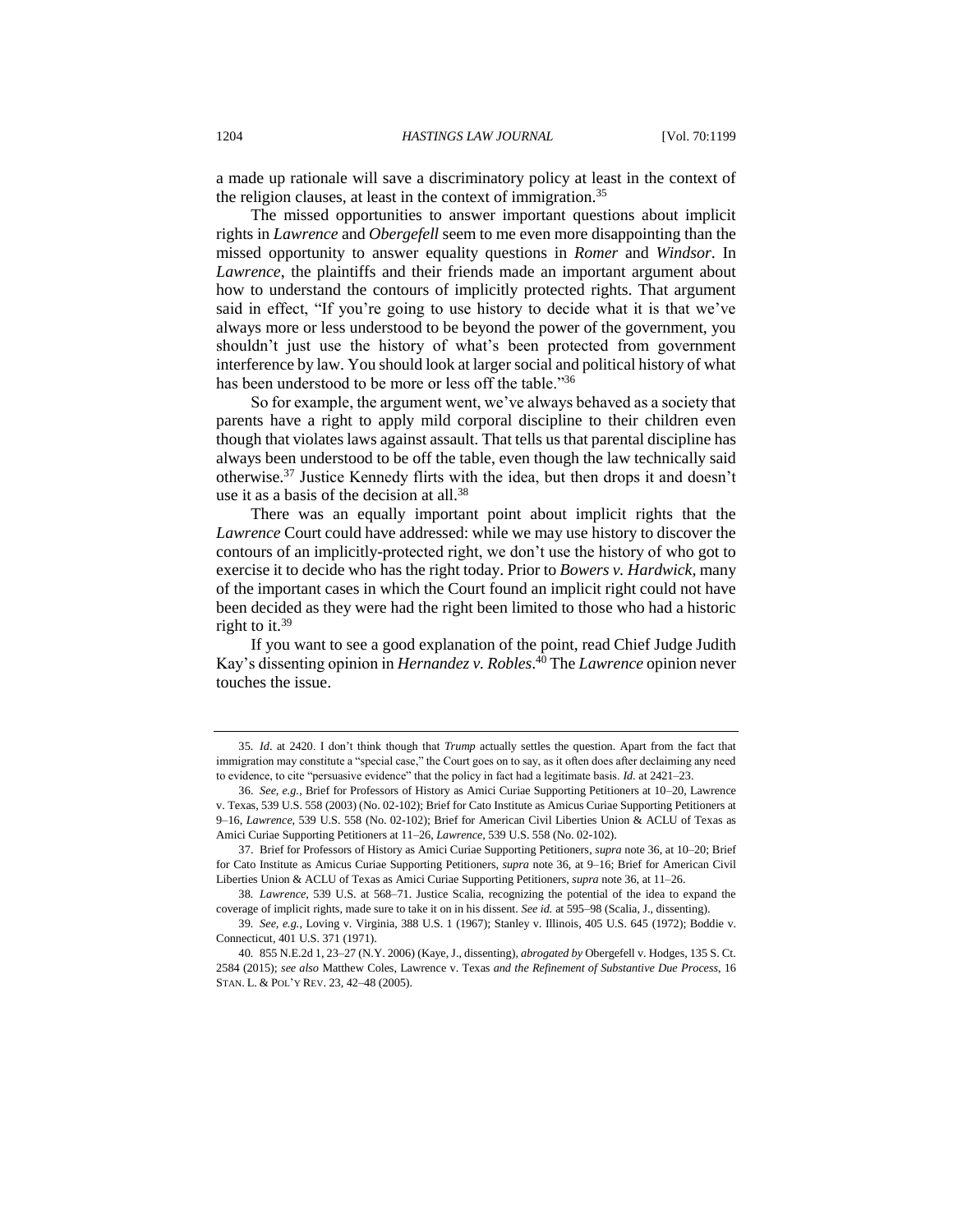Perhaps the most disappointing opinion is the *Obergefell* opinion, at least in part because it aimed so high and fell so far short. For years, Justice Kennedy, Justice Souter and other Justices said that, while history might be a starting point for deciding the contours of implicit rights, it shouldn't be the ending point.<sup>41</sup> We should be able, those opinions argued, to bring historical understandings forward into the present.<sup>42</sup> In *Obergefell,* Justice Kennedy laid out four different inquiries that he offered as a way to do just that. $43$  These factors, the Justice tells us, will show us how to separate the essentials of the implicit right to marry from unimportant historical trappings.

As much as I respect the *Obergefell* opinion as a political milestone, I think those four factors as explained in the opinion tell us mostly what Justice Kennedy admired about the institution of marriage. They don't tell us a great deal about how to separate the essential elements of a fundamental right from outmoded details.

Some think trying to come up with a principled way of using the way history has evolved to understand the contours of an implicit right is a lost cause. While not a full blown theoretical take, I highly recommend Judge Vaughn Walker's decision in the California marriage case, *Perry v. Schwarzenegger*, in which he uses the legal and social evolution of the institution of marriage as a way to identify the essential elements of a recognized implicit fundamental right.<sup>44</sup> As Judge Walker shows, while gender was an essential element of the legal and social institution of marriage one hundred years ago, marriage is much less socially gendered and no longer legally gendered at all. From that, he concludes that sex is not a part of the essential fundamental right.<sup>45</sup> It's a brilliant piece of work and shows that achieving a contemporary understanding of an implicit right identified by history is something that can be done. *Obergefell* swings for the same fences, but in my view it's a strikeout.

In context, and I want to put this back into context, I think these four opinions reflect the profound emotional commitment of a very decent human being to right a great historical wrong. For that moral commitment, one that likely overcame many of the values on which he was raised, we should respect and admire the man. I do.

I am also deeply grateful for not having to have engaged in the trench warfare over state constitutional amendments that time has shown us was, in terms of national acceptance of a profound change, unnecessary.

A legal legacy requires something else. But let's not dwell on what it is not here. Let's look instead at that profound commitment to righting a great historic

<sup>41.</sup> *See* County of Sacramento v. Lewis, 523 U.S. 833, 857 (1998) (Kennedy, J., concurring); Washington v. Glucksberg, 521 U.S. 702, 765 (1997) (Souter, J., concurring).

<sup>42.</sup> *See Lawrence*, 539 U.S. at 571–72.

<sup>43</sup>*. Obergefell*, 135 S. Ct. at 2584, 2598–2603.

<sup>44</sup>*.* 704 F. Supp. 2d 921, 992–93 (N.D. Cal. 2010).

<sup>45.</sup> *Id.*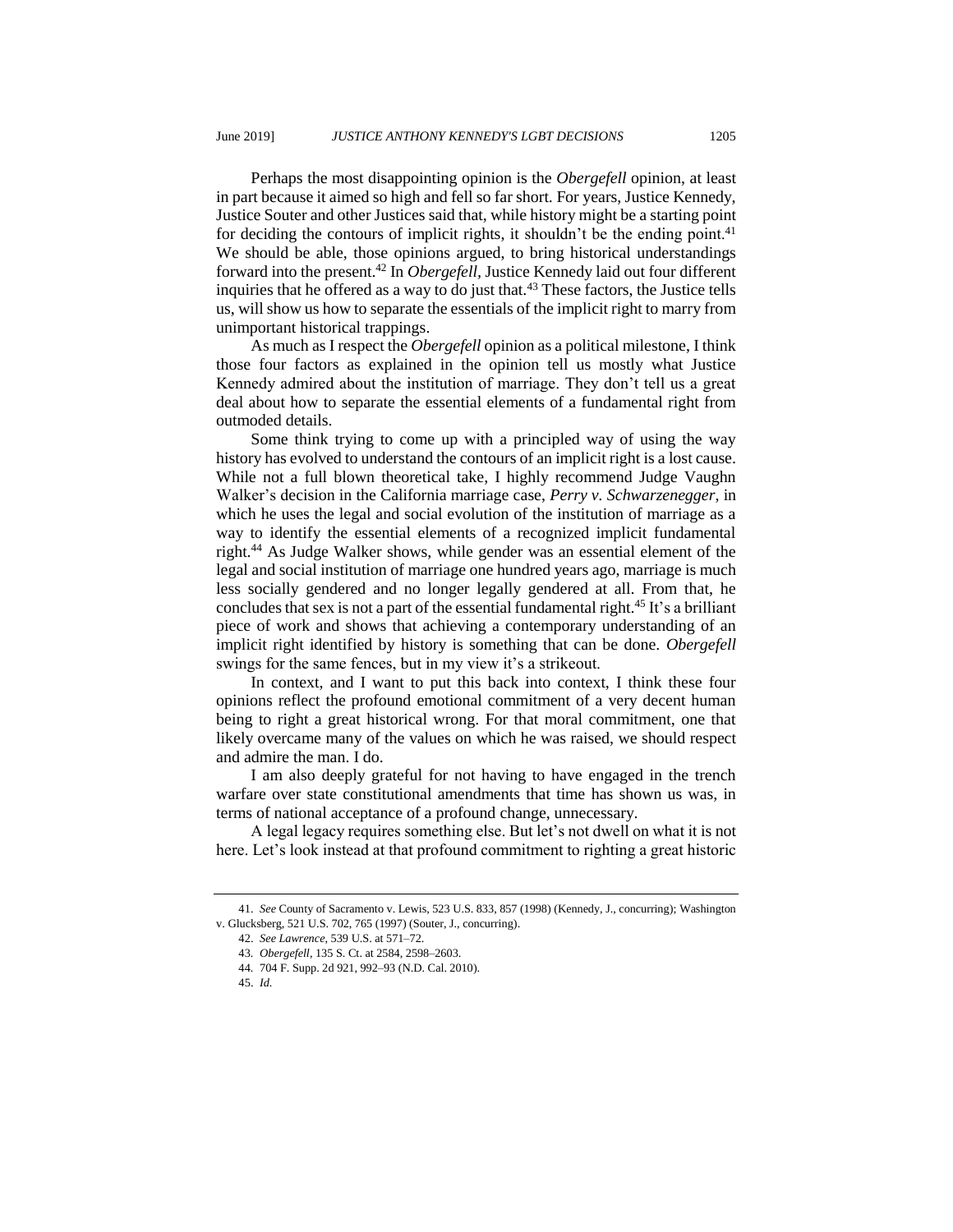wrong and how important those four decisions were in righting it, and respect the man for that.